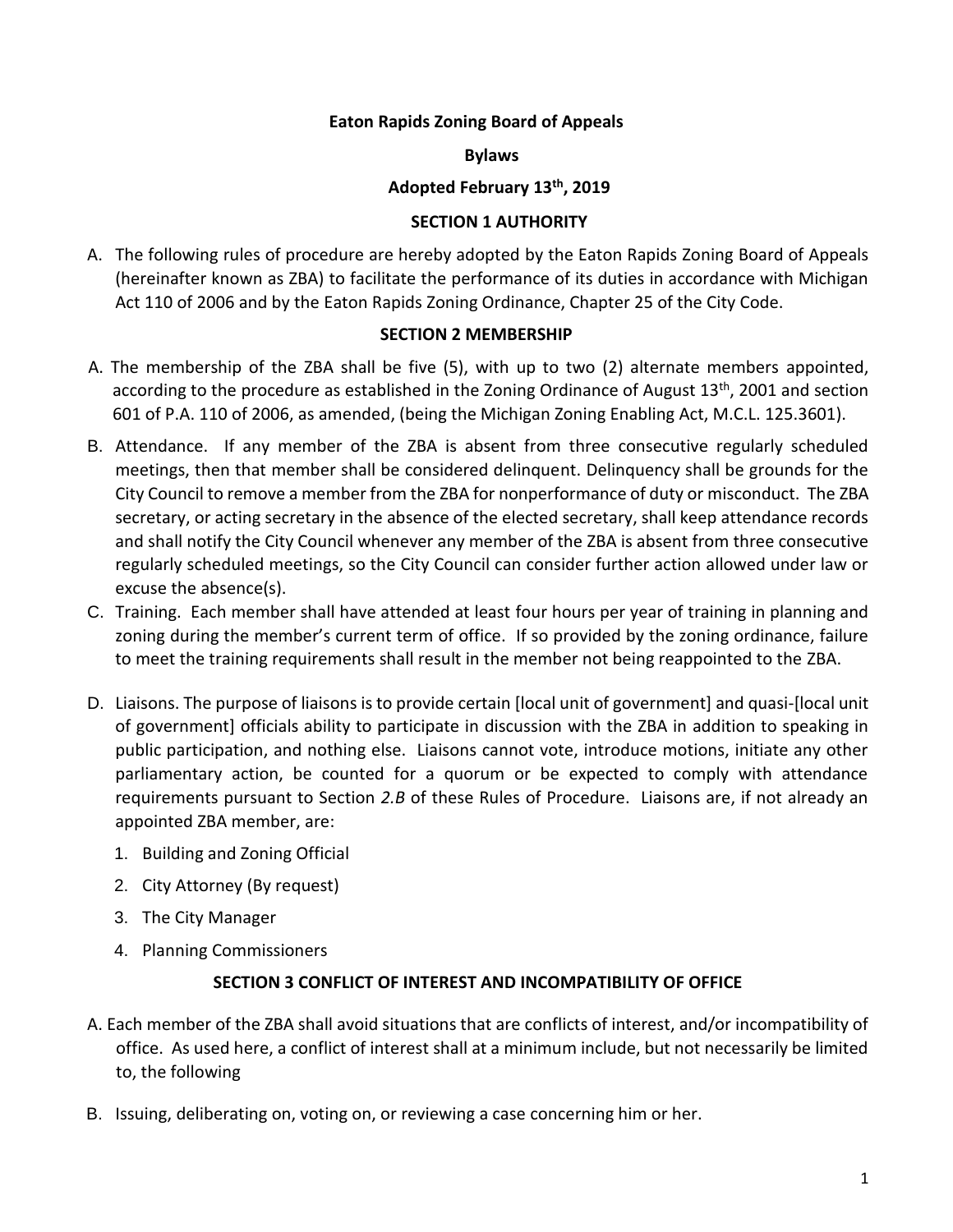- C. Issuing, deliberating on, voting on, or reviewing a case concerning work on land owned by him or her or which is adjacent to land owned by him or her.
- D. Issuing, deliberating on, voting on, or reviewing a case involving a corporation, company, partnership, or any other entity in which he or she is a part owner, or any other relationship where he or she may stand to have a financial gain or loss.
- E. Issuing, deliberating on, voting on, or reviewing a case which is an action which results in a pecuniary benefit to him or her.
- F. Issuing, deliberating on, voting on, or reviewing a case concerning his or her spouse, children, stepchildren, grandchildren, parents, brothers, sisters, grandparents, parents in-law, grandparents inlaw, or members of his or her household.
- G. Issuing, deliberating on, voting on, or reviewing a case where his or her employee or employer is:
	- 1. an applicant or agent for an applicant, or
	- 2. has a direct interest in the outcome.
- H. When a conflict of interest exists, the member of the ZBA, shall do all of the following immediately, upon first knowledge of the case and determining that a conflict exists:
	- 1. declare a conflict exists at the next meeting of the ZBA:
	- 2. cease to participate at the ZBA meetings, or in any other manner, or represent one's self before the ZBA, its staff, or others, and
	- 3. during deliberation of the agenda item before the ZBA leave the meeting, or remove one's self from the front table where members of the ZBA sit, until that agenda item is concluded.
- I. If a member of the ZBA is appointed to another office, which is an incompatible office with his or her membership on the ZBA, then on the effective date of the appointment to the other office, that shall result in an automatic resignation from the ZBA. If a member of another office is appointed to the ZBA, which is an incompatible office with his or her membership in the other office, then on the effective date of the appointment to the ZBA, that shall result in an automatic resignation from the other office.

# **SECTION 4 DUTIES OF ALL MEMBERS**

A. *Ex Parte* contact

*Ex parte communication is a direct or indirect communication on the substance of a pending case without the knowledge, presence, or consent of all parties involved in the matter.*

1. Members shall avoid *Ex Parte* contact about cases where an administrative decision is before the ZBA whenever possible.

2. Despite one's best efforts it is sometimes not possible to avoid *Ex Parte* contact. When that happens, the member should take detailed notes on what was said and report to the ZBA at a public meeting or hearing what was said, so that every member and other interested parties are made aware of what was said.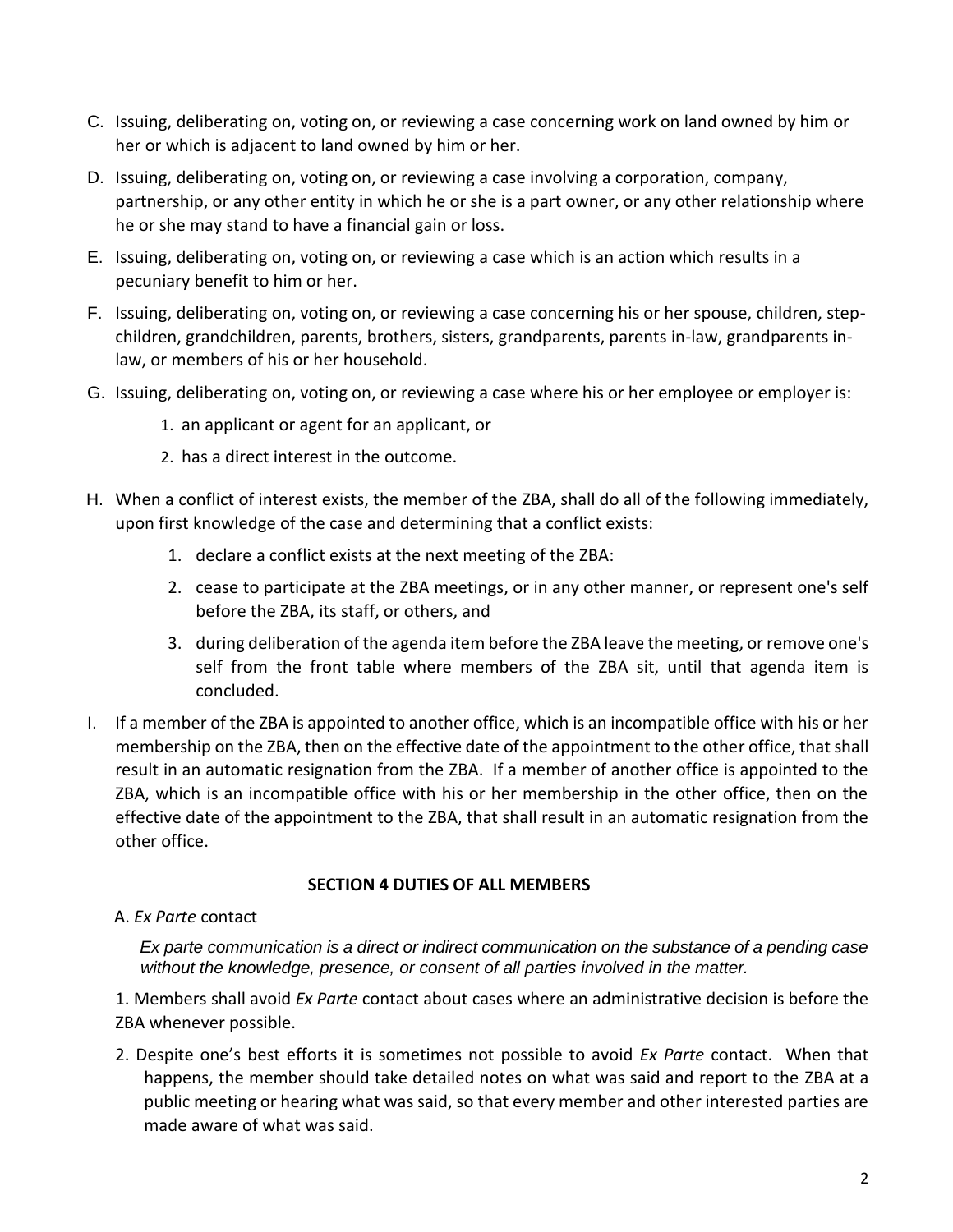- B. Site Inspections
	- 1. Site inspections shall be done by the zoning administrator or other staff. A written report of the site inspection shall be orally presented to the ZBA at a public meeting or hearing on the site.
	- 2. If desired, no more than one member of the ZBA may accompany the zoning administrator or staff on a site inspection.
	- 3. ZBA Members shall inspect site individually in advance of the public hearing or meeting where the property shall be discussed, with permission of the property owner.
- C. Not Voting On the Same Issue Twice.
	- 1. Any member of the ZBA shall avoid situations where they are sitting in judgement and voting on a decision, which they had a part in making. As used here, sitting in judgement and voting on a decision which they had a part in making at a minimum shall include, but not necessarily be limited to, the following:
		- I. When the appeal is of an administrative or other decision by Planning Commission, and the member of the ZBA sits both o n the Planning Commission and ZBA.
		- II. When the appeal is of an administrative or other decision by the legislative body, and the member of the ZBA sits both on the legislative body and ZBA.
		- III. When the appeal is of an administrative or other decision by any committee of the Planning Commission, legislative body, other committee, and the member of the ZBA sits both on that committee and ZBA.
- D. Accepting gifts.
	- 1. Gifts shall not be accepted by a member of the ZBA or liaisons from anyone connected with an agenda item before the ZBA.
	- 2. As used here, gifts, shall mean cash, any tangible item, or service, and food, regardless of value.
- E. Spokesperson for the ZBA.
	- 1. Free and open debate should take place on issues before the ZBA. Such debate shall only occur at meetings of the ZBA.
	- 2. Once a vote is taken and an issue is decided by vote, the duty of each member of the ZBA is to represent the position reflected by the outcome of the vote. Minority reports and requests for reconsideration may take place only at an open meeting of the ZBA.
	- 3. From time-to-time, or on a specific issue the ZBA may appoint a spokesperson for the ZBA for all matters which occur outside of the meetings of the ZBA.
- F. Code of Conduct. Each member, upon appointment, shall sign a code of conduct.

# **SECTION 5 OFFICERS**

A. Selection. At the regular meeting in January of each year, the ZBA shall select from its membership a Chair, Vice-Chair, and Secretary. All officers are eligible for reelection. In the event the office of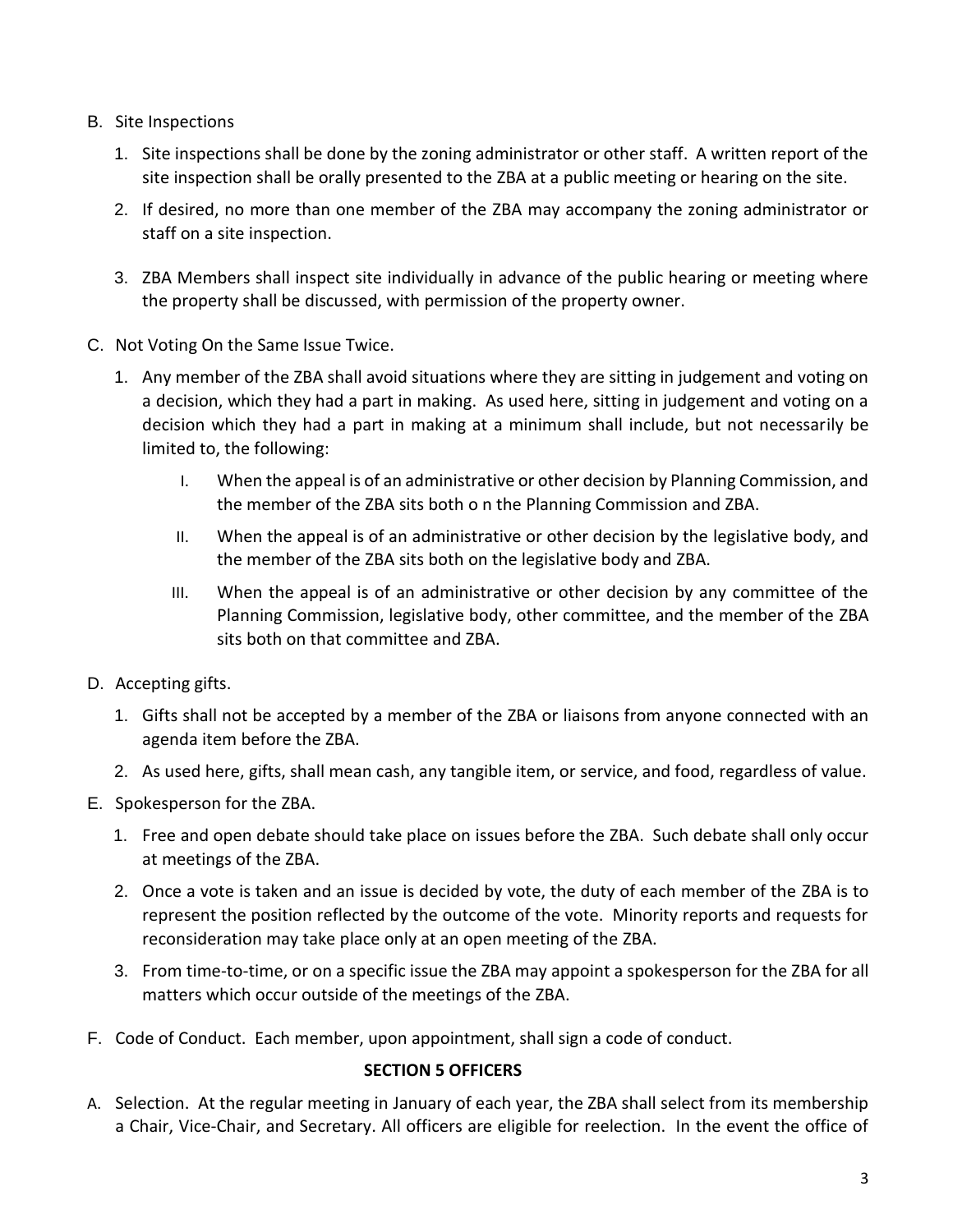the Chair becomes vacant, the Vice-Chair shall succeed to this office for the unexpired term and the ZBA shall select a successor to the office of Vice-Chair for the unexpired term. In the event the office of the Secretary becomes vacant, the ZBA shall select a successor to the office of Secretary for the unexpired term. The ZBA or Secretary may also designate another person who is not a member of the ZBA to be the recording secretary.

- B. Tenure. The Chair, Vice-Chair and Secretary shall take office February 1 following their selection and shall hold office for a term of one year or until their successors are selected and assume office.
- C. Chair's Duties. The Chair retains his or her ability to discuss, make motions and vote on issues before the ZBA. The Chair shall:
	- 1. Preside at all meetings with all powers under parliamentary procedure;
	- 2. Shall sign all decisions of the ZBA pursuant to M.C.L. 125.3606(3);
	- 3. Shall rule out of order any irrelevant remarks; remarks which are personal; remarks about another's race, religion, sex, physical condition, ethnic background, beliefs, or similar topics; profanity; or other remarks which are not about the topic before the ZBA;
	- 4. Restate all motions as pursuant to Section 5.E of these Rules of Procedure;
	- 5. Appoint committees;
	- 6. Appoint officers of committees or choose to let the committee select their own officers.
	- 7. May call special meetings pursuant to Section 5.B of these Rules of Procedure;
	- 8. Appoint an Acting-Secretary in the event the Secretary is absent from a ZBA meeting.
	- 9. Review with the staff, prior to an ZBA meeting, the items to be on the agenda
	- 10. Act as the ZBA's chief spokesman and lobbyist to represent the ZBA at local, regional and state government levels.
	- 11. Represent the ZBA, along with another ZBA member of their choice, before the City Council; and
	- 12. Represent the ZBA, along with the Planning Commission member, before the Planning Commission; and
	- 13. Perform such other duties as may be ordered by the ZBA.
- D. Vice-Chair's Duties. The Vice-Chair shall:
	- 1. Act in the capacity of Chair, with all the powers and duties found in Section *5.C* of these Rules of Procedure, in the Chair's absence; and
	- 2. Perform such other duties as may be ordered by the ZBA.
- E. Secretary's Duties. The Secretary shall:
	- 1. Review the draft of the minutes, sign them, and submit them for approval by the ZBA and shall have them spread in suitable volumes. Copies of minutes shall be distributed to each member of the ZBA prior to the next meeting of the ZBA (the Secretary may delegate this duty to ZBA staff);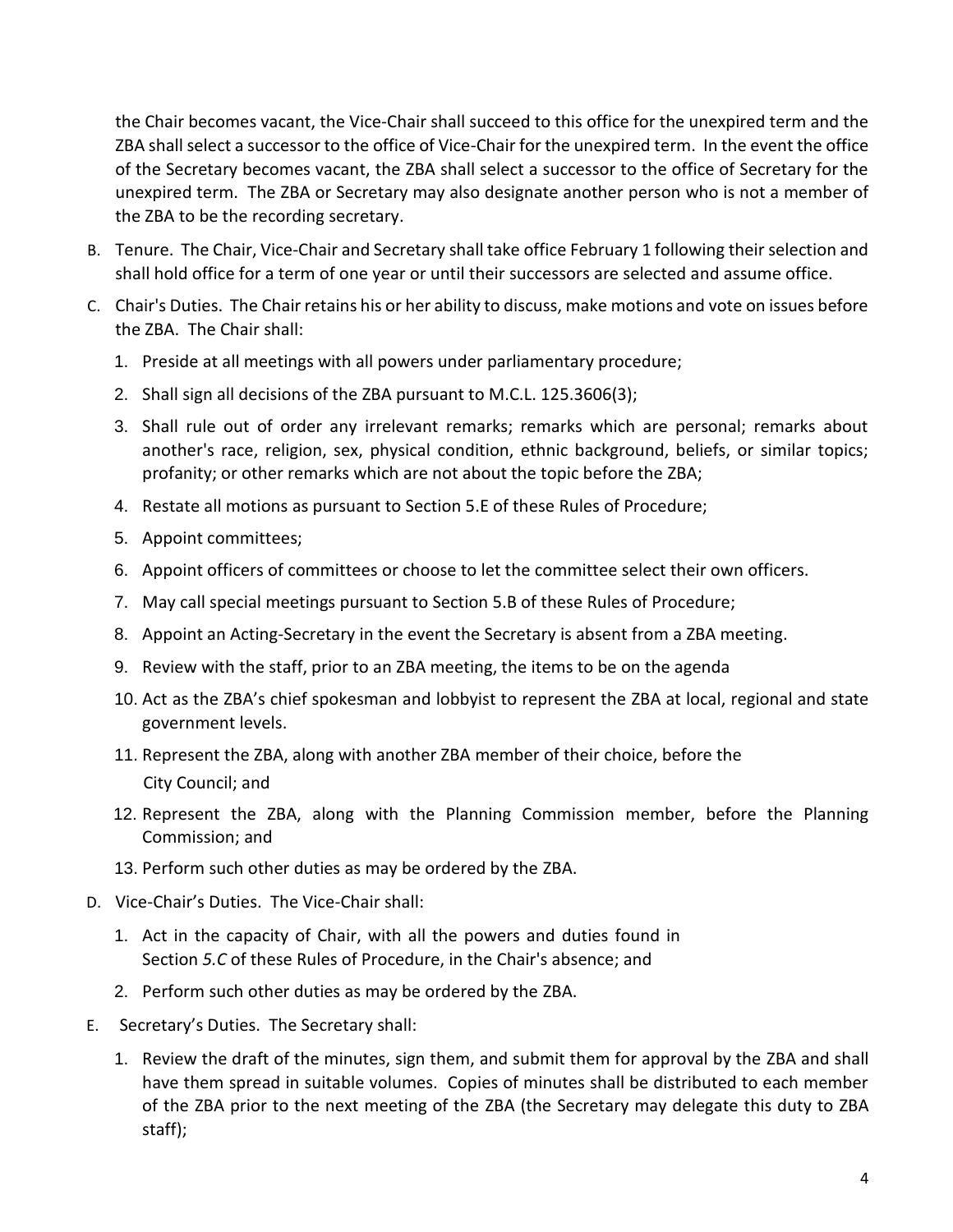- 2. Receive all communications, petitions and reports to be addressed by the ZBA, delivered or mailed to the Secretary in care of the Planning Department Office;
- 3. Perform such other duties as may be ordered by the ZBA.
- F. Recording Secretary's Duties. The Recording Secretary shall not be a member of the ZBA or any of its committees, and shall:
	- 1. Execute documents in the name of the ZBA;
	- 2. Be responsible for the minutes of each meeting pursuant to section 6.A of these Rules of Procedure if there is not a recording secretary.
	- 3. Keep attendance records pursuant to Section 2.B of these Rules of Procedure;
	- 4. Provide notice to the public and members of the ZBA for all regular and special meetings, pursuant to the Open Meetings Act, P.A. 267 of 1976, as amended, M.C.L. 15.261 *et seq.* (the Secretary may delegate this duty to ZBA staff);
	- 5. At each meeting take notes for minutes and prepare a first draft of minutes pursuant to section *6.A* of these Rules of Procedure for review and signature by the Secretary; and
	- 6. Ensure minutes are delivered to the City Clerk in a timely manner
	- 7. Draft and deliver correspondence regarding decisions by the ZBA
	- 8. Perform such other duties as may be ordered by the ZBA or secretary.

# **SECTION 6 DEMAND FOR APPEAL**

- A. Filing. The following may file for an appeal
	- 1. Any aggrieved person, or the person's authorized agent;
	- 2. Officer, department, board, or bureau of the state; and
	- 3. Officer, department, board, or bureau of a local unit of government.
- B. The filing for an appeal of a decision or for a variance shall be in writing on a form provided by the zoning administrator, and upon payment of a fee as may be established from time to time by the legislative body. Such Demand for Appeal shall be filed with the zoning administrator not more than 30 days from the date of the decision being appealed. A Demand for Appeal for a variance shall be filed with the zoning administrator, and shall state the allowable condition upon which the appeal is being demanded.
- C. Notification. Demands for Appeal which are found to be complete, shall be added to the agenda of the ZBA and heard at the regular meeting, held on the 2<sup>nd</sup> Wednesday of every month at 7pm for the ZBA to consider and act on the case. Notice of such meeting(s) shall be made by the zoning administrator as specified in Section 6.D, 6.E,6.F, 6.G of these Rules of Procedure.
- D. The notice sent to members of the ZBA shall include:
	- 1. Copies of the Demand for Appeal or request for a variance form;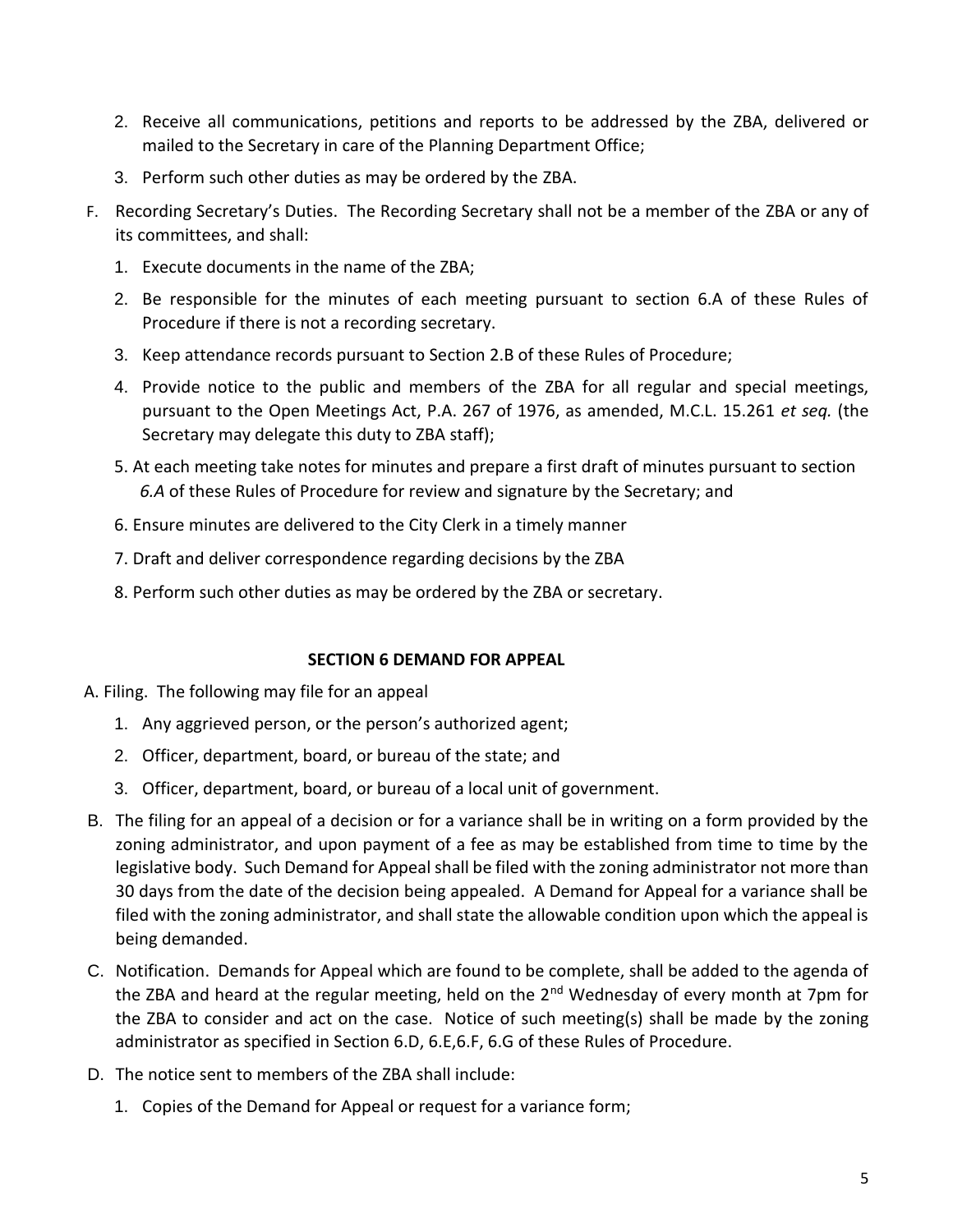- 2. the entire content of the zoning administrator's file;
- 3. other relevant correspondence, permits by other applicable enforcement agencies;
- 4. previous zoning permits and record of ZBA actions concerning the property in question; and
- 5. anything else which is relevant.
- E. The zoning administrator shall prepare copies of the above for inclusion in the package sent to ZBA members.
- F. The public notice shall include the following information:
	- 1. Describe the nature of the request
	- 2. Indicate the property(ies) which is(are) subject of the hearing.
	- 3. A listing of all existing street addresses within the property(ies) which is(are) subject of the appeal. Street addresses do not need to be created and listed if no such addresses currently exist. If there are no street addresses another means of identification may be used.
	- 4. A statement of when and where the issue will be considered.
	- 5. An indication of when and where written comments will be received concerning the issue.
- G. The public notices shall be given not less than 15 days before the date of consideration for approval. Notices shall be:
	- 1. Published in a newspaper of general circulation in the local unit of government.
	- 2. Sent by mail or personal delivery to owners of property(ies) for the land which is the subject of the appeal.
	- 3. Sent by mail or personal delivery to all persons to whom real property is assessed within 300 feet of the property(ies) which is the subject of the appeal regardless of whether the owner and property is located in the zoning jurisdiction or not.
	- 4. Sent by mail or personal delivery to all persons which occupy all structures within 300 feet of the property(ies) which is the subject of the appeal regardless of whether the structure and occupant is located in the zoning jurisdiction or not.
	- 5. Sent by mail or personal delivery to the person requesting the interpretation.
	- 6. Sent by mail or personal delivery to the governing body's attorney's office.
	- 7. Sent by mail or personal delivery to the landowner, and
	- 8. Sent by registered mail with return receipt to the person and/or agent seeking the appeal or variance.
- H. Deadline for Action. The above notwithstanding, the ZBA shall hear the case and render and file its decision with a statement of reasons for the decision with the zoning administrator not more than 60 days after receipt of the case, unless a longer period of time is mutually agreed upon by the petitioner and ZBA. After this time the decision is certified (and one has up to 30 days after that to file an appeal in circuit court).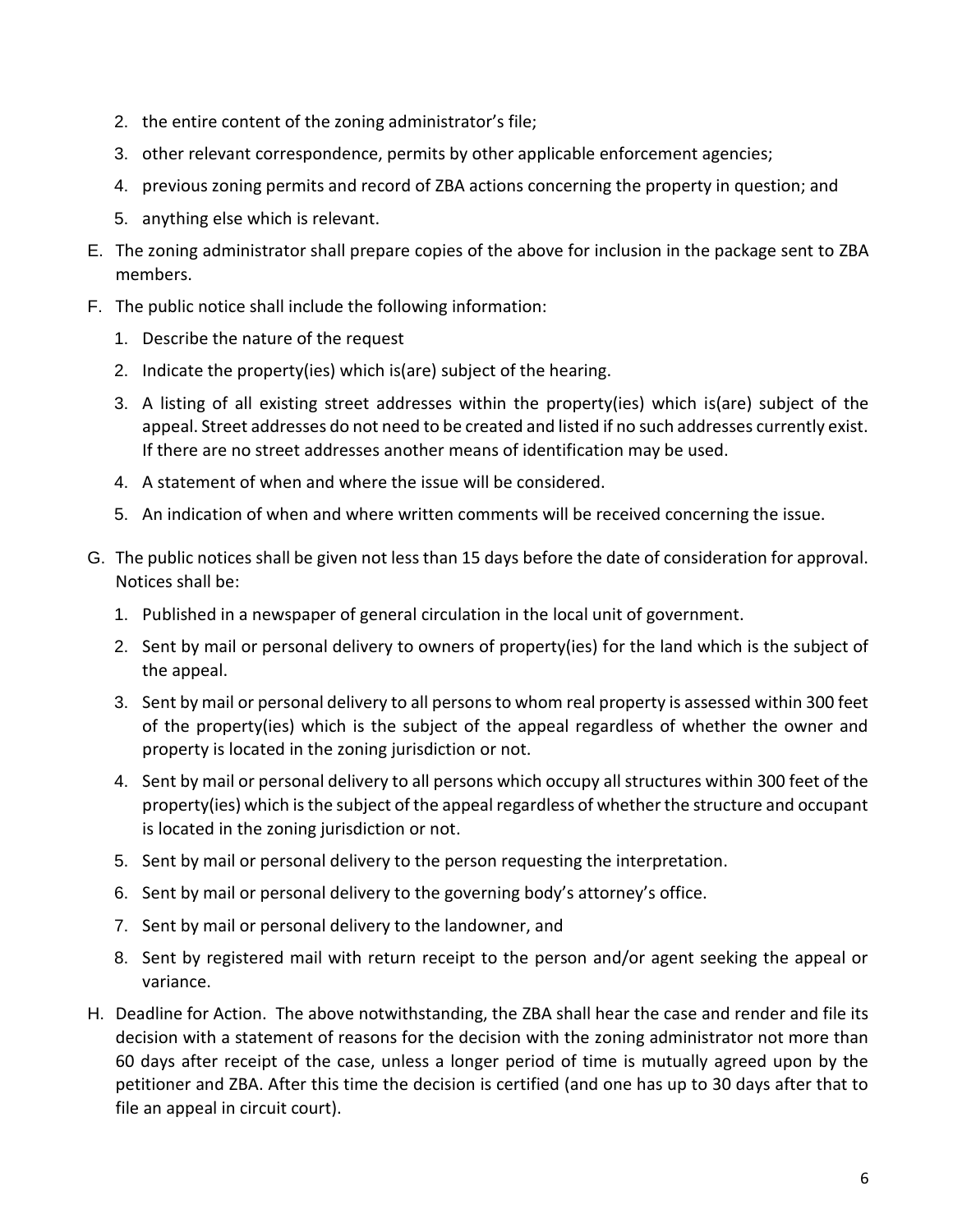I. Notice of Decision. The recording secretary, shall cause to have notices of the ZBA decision delivered in person or by first class mail to the zoning administrator; to the governing body's attorney's office; and to anyone else requesting a copy in writing. Further, a certified written notice of the decision to the petitioner, or his agent, filing the Demand for Appeal shall be sent by restricted registered mail with return receipt.

### **SECTION 7 MEETINGS**

- A. Regular Meetings. The ZBA shall meet at least once each year during the month of January, at which time election of officers will occur. Any other meetings of the ZBA will be called as needed in response to receipt of a completed Demand for Appeal, and shall occur upon the following 2<sup>nd</sup> Wednesday of the Month at 7pm, unless the Demand is filed with less than 15 days of required notice of Public Hearing, in which case the hearing shall be scheduled for the following month. The meeting can be called by the zoning administrator, the chairman of the ZBA, or, in the Chair's absence, the Vice-Chair.
- B. Other meetings. Meetings shall be called by delivering meeting notice by email, postal mail or by personal delivery to members of the ZBA at least seven days prior to such meeting (so that members receive the notice prior to the weekend prior to the meeting date). The notice shall state the purpose, time, location of the meeting.
- C. Public. All meetings, hearings, records, and accounts shall be open to the public, and posted in compliance with P. A. 267 of 1976, as amended, (being the Michigan Open Meetings Act). All regular and special meetings, hearings, records and accounts shall be open to the public.
- D. Quorum. Four (4) members of the Zoning Board of Appeals shall constitute quorum for the transaction of business and the taking of official action for all matters.
- E. When a petitioner fails to appear at a properly scheduled meeting of the ZBA, the Chair may entertain a motion from the ZBA to dismiss the case for want of prosecution. In the absence of a motion by the ZBA, the chair shall rule. In cases which are dismissed for want of prosecution, the petitioner will be furnished written notice of the action by the Secretary. The applicant shall have seven (7) days from the date of the notice of dismissal to apply for reinstatement of the case. In such cases, applicant must file a written request with the Secretary for reinstatement. Reinstatement shall be at the discretion of the Chair for good cause shown, and upon payment of a fee set from time to time by the governing body. In all cases reinstated in the above described manner, the case will be docketed and re-advertised in the usual manner prescribed for new cases.
- F. Order of Business. Agenda. The Secretary, or designee, shall prepare an agenda for each meeting and the order of business therein shall be as follows:
	- *1. Call to order, roll call*
	- *2. Approval of Minutes*
	- *3. Approval of Agenda*
	- *4. Reconvene and roll call (if following a site inspection).*
	- *5. Election of officers, if necessary.*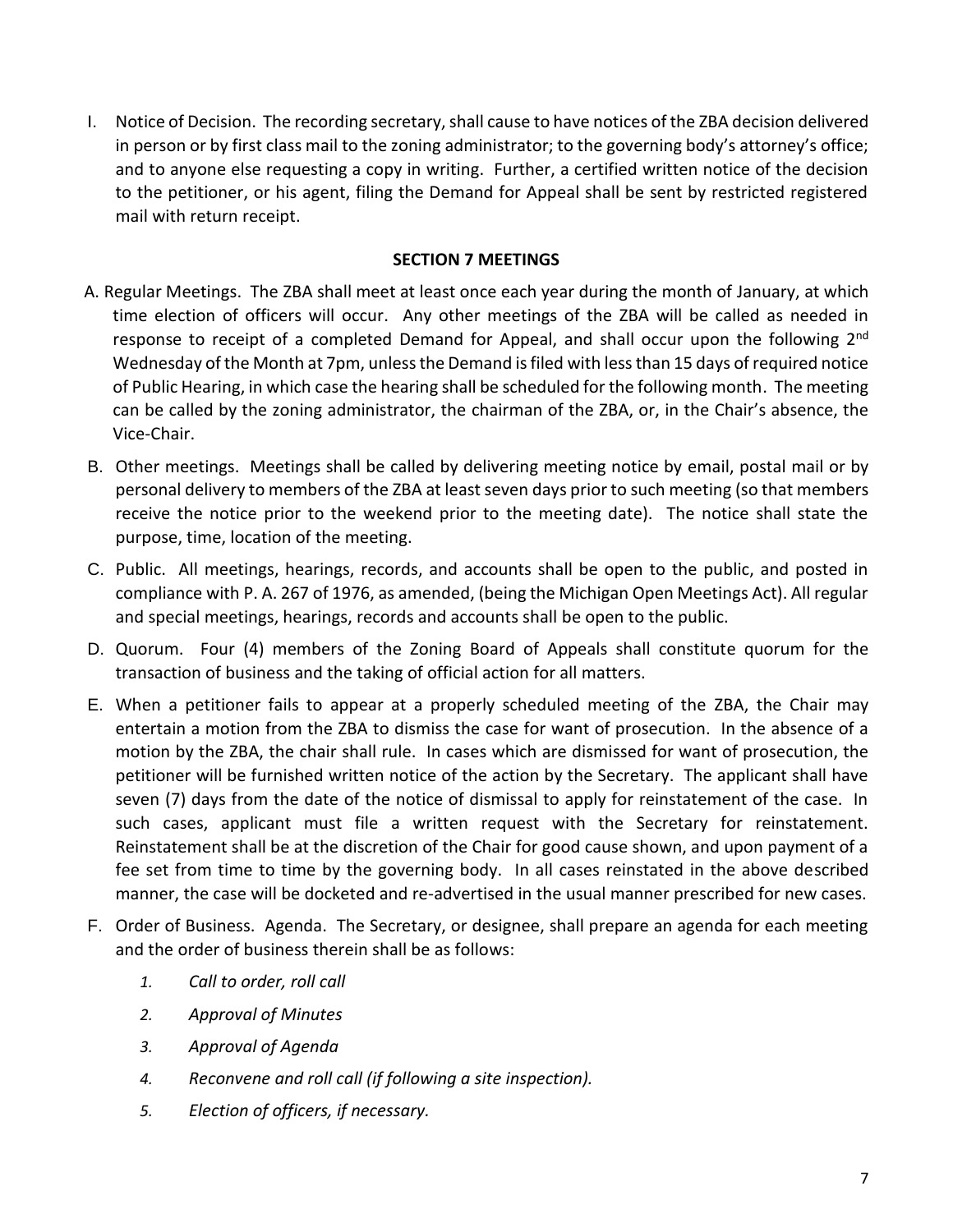*6. Public Hearings. The Chairman will declare a hearing open and state its purpose.* 

*(1)The Chairman shall summarize, provide copies, or conspicuously post the procedure for public hearing as outlined in Sections 7.C, 7.F of these Rules of Procedure for any members of the public in attendance, or provide copies.* 

*(2)Case Number* 

 *(i) The zoning administrator presents the petitioner's request, his action on the matter and reasons for his decisions plus a written copy of the petitioner's request.* 

 *(ii)The petitioner --through himself, his agent, his lawyer-- may present his case, including presenting witnesses on his behalf. No time limit will be imposed on the petitioner.* 

 *(iii) Members of the ZBA shall report on their site inspection and any conversations with the petitioner they may have had.* 

 *(iv) Members of the public who support the petitioner speak and correspondence is read. At the chairman's option he may:* 

 *(a) recess the meeting for a short time to allow those in support to caucus in order to have one speak on their behalf for an unlimited period of time if there are a large number of people present on an issue or for a set duration of time.* 

 *(b) allow many to speak in favor of the petitioner and can impose a time limit for the speaker that is three (3) minutes or more per speaker.* 

 *(v) Members of the public who oppose the petitioner speak and correspondence is read. At the chairman's option he may:* 

 *(a) recess the meeting for a short time to allow those in opposition to caucus in order to have one speak on their behalf for an unlimited period of time if there are a large number of people present on an issue.* 

 *(b) allow many to speak in opposition of the petitioner and can impose a time limit for the speaker that is three (3) minutes or more per speaker.* 

 *(vi) Rebuttal. Anyone may ask the Chairman questions on presentations or speeches given at this hearing. The Chairman will seek an answer to the question. Answers shall be given to the Chairman. No discussion, questioning or answering shall take place between any two or more people except between the Chairman and the individual who has the floor.* 

 *(vii) Close the hearing. (At this point all public participation on the issue ends.)* 

- G. *Public Comment for items on this agenda but which are not items subject to a hearing at this meeting).*
- H. *Recess to another night as provided in Section 7.H of these Rules of Procedure (optional).*
- I. *Business Session.*

*(1)Action on pending case number .*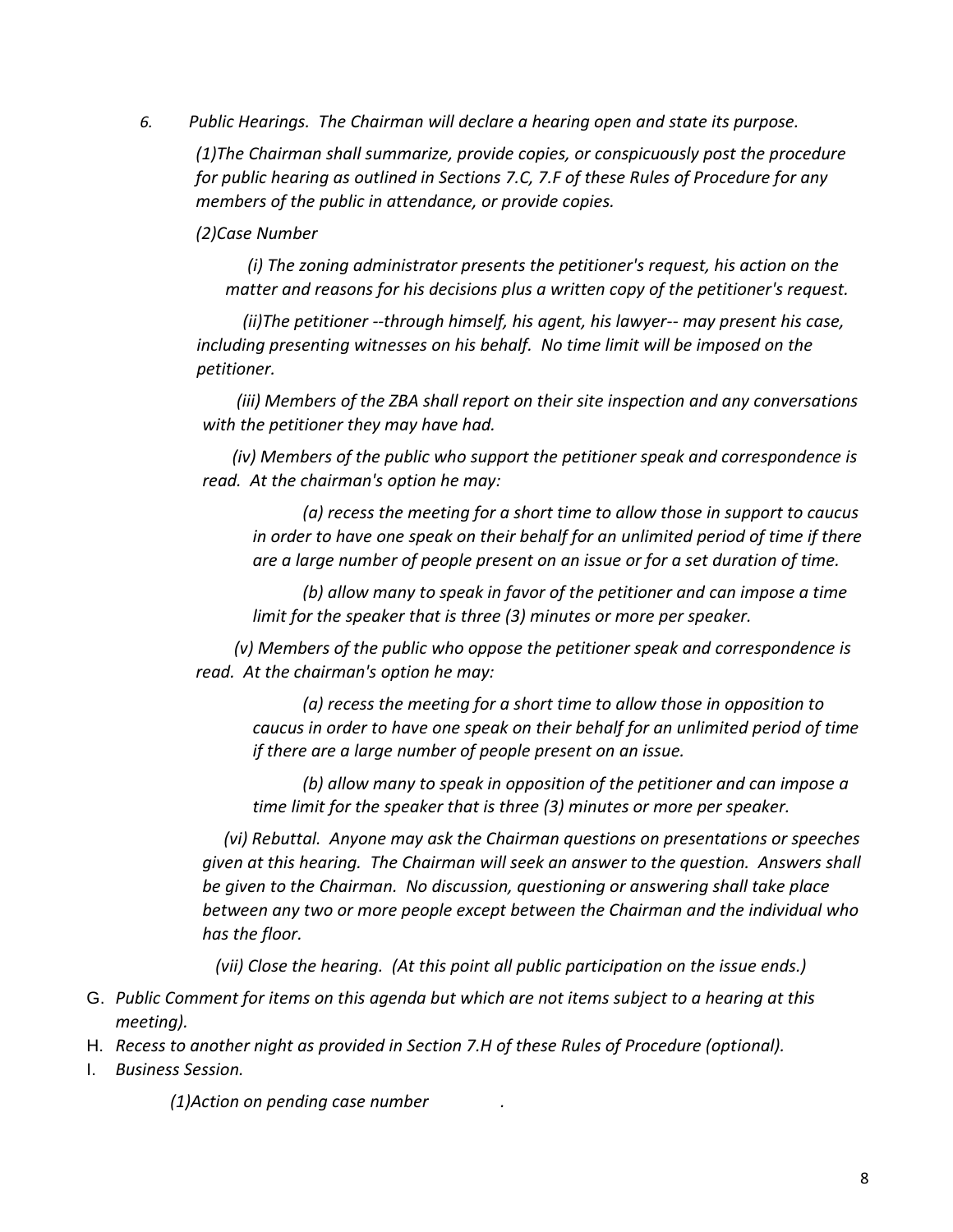*(i)Discussion: Review of the facts based on all information presented (from the application, written request for appeal, zoning ordinance, physical characteristics of the parcels, staff reports, hearing testimony). Discussion continues until a member is confident enough to propose a motion that includes a "finding of fact" and/or "conclusions", and "rationale explaining why conclusions are reached" and "conditions" if any.* 

 *(ii)Motion is proposed on "finding of fact".* 

 *(iii) Discussion on the motion.* 

 *(iv)Action on the motion* 

 *(v)Discussion focusing on standards and requirements of the ordinance.* 

 *(vi)Motion is proposed on "rationale, conclusions, conditions".* 

*(vii)Discussion on the motion.* 

*(viii) Action on the motion.* 

 *(ix)Other business of the ZBA.* 

- *a Public comment for items not on this agenda or subject to a hearing at this meeting.*
- *b Adjournment.*
- J. Placement of Items on the Agenda.
	- 1. The Zoning Administrator shall be the office of record for the ZBA.
	- 2. The Zoning Administrator may receive items on behalf of the ZBA between the time of the adjournment of the previous ZBA meeting and prior to the next regularly scheduled ZBA meeting, however, items that require public notice received will less than the required time for notice will not be included on an agenda or considered by the ZBA until the next meeting that allows for appropriate notice to be given.
- K. Recesses. The Chair, or the ZBA, after the meeting has been in session for two hours (not including site inspections), shall suspend the ZBA's business and evaluate the remaining items on its agenda. The ZBA shall then decide to finish that meeting's agenda, may act to continue the meeting on another day (fix the time at which to adjourn), or complete some agenda items and continue the meeting on another day to complete other agenda items or postpone certain agenda items to the next meeting. If applicable such action shall include the time, day, month, date, year and location the ZBA will reconvene. If more than 18 hours will pass before the reconvened ZBA meeting, public notice shall be given to comply with P.A. 267 of 1976, as amended, (being the Michigan Open Meeting Act M.C.L. 15.261 *et seq.*). Upon reconvening, a roll call of attendance shall be the first item of business before proceeding with the same agenda. The ZBA shall resume with the same meeting agenda, proceeding at the same point where they left off, without the addition of additional business.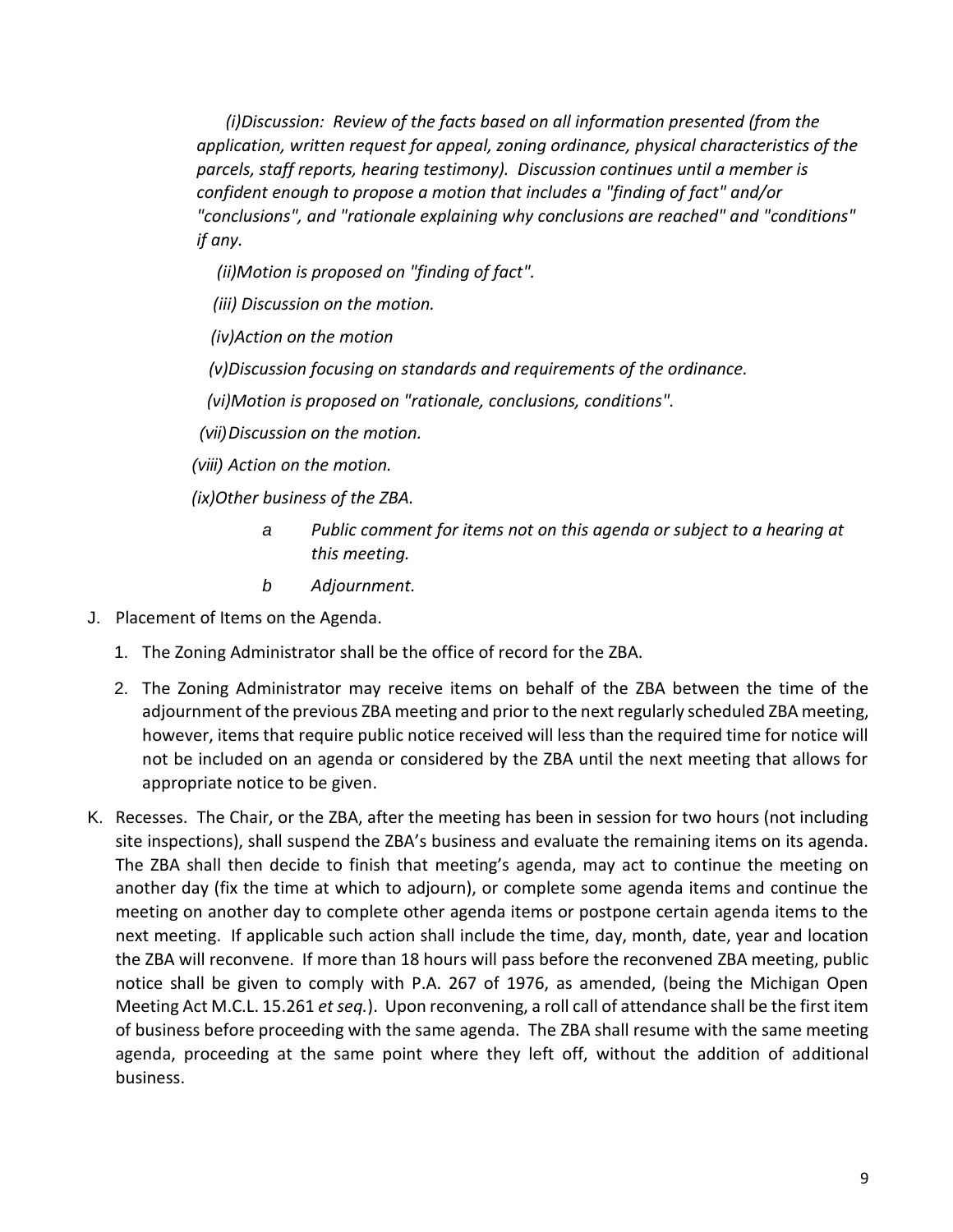- L. Parliamentary Procedure. ZBA meetings shall then be governed by *Roberts Rules of Order Newly Revised*, (11th Edition, Perseus Publishing, New York, 2000) for issues not specifically covered by these Rules. Where these Rules of Procedure conflict, or are different than *Robert's Rules of Order*, then these Rules of Procedure control.
- M. Motions.
	- 1. Motions shall be restated by the Chair before a vote is taken.
	- 2. Findings of Fact. All actions taken in an administrative capacity (including but not limited to appeals, special use permits, subdivisions, zoning, site plan review, planned unit developments, variances, and determination of compliance with an adopted plan, review of township zoning) shall include each of the following parts.
		- I. A findings of fact, listing what the ZBA determines to be relevant facts (including parcel owner, parcel legal description, what is applied for) in the case in order to eliminate misleading statements, hearsay, irrelevant, and untrue statements.
		- II. Conclusions, listing reasons based on the facts for the ZBA's action.
		- III. The ZBA's action, recommendation or position, approval, approval with conditions, or disapproval.
	- 3. Any other motion shall be stated in prose or in the form of a resolution.
- K. Voting. Voting may be by roll call vote, and shall be recorded by "yes" or "no". Members must be present to cast a vote. A motion is only adopted if over half the total membership of the ZBA (regardless of the number actually present at the meeting) casts their votes in favor of the motion.

# **SECTION 8 RECORDS**

- A. Preparation. The ZBA Recording Secretary and/or Clerk shall keep, or cause to be kept, a record of ZBA meetings, which, shall at a minimum include an indication of the following:
	- 1. A copy of the meeting posting as required in Section 6.D, 6.E, 6.F, 6.G of these Rules of Procedure.
	- 2. A signed statement indicating that notices, as required in Section 6.D, 6.E, 6.F, 6.G of these Rules of Procedure, were sent out, with a list of to whom, and an indication of by whom, and a copy of a newspaper notice, if one was published.
	- 3. A copy of the Demand for Appeal, including any maps, drawings, site plans, etc.
	- 4. The original of the minutes of the meeting (including the hearing and site inspection) which shall include, in chronological sequence of occurrence:
		- I. Time and place the meeting was called to order.
		- II. Attendance.
		- III. Indication of others present (listing names if others choose to sign in and/or a count of those present).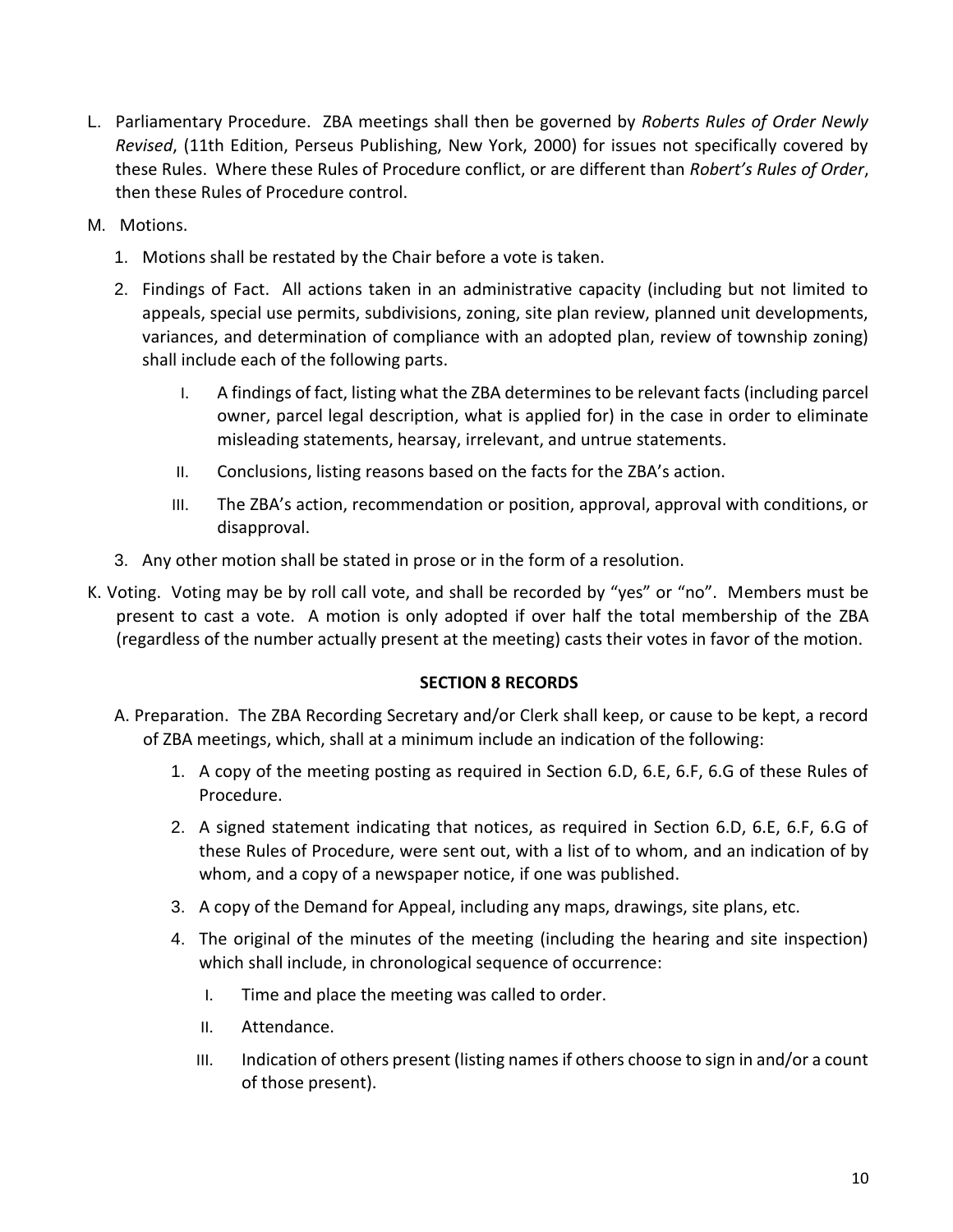- IV. Summary or text of points of all reports (including reports of what was seen and discussed at a site inspection) given at the meeting and who gave the report and in what capacity. An alternative is to attach a copy of the report if offered in writing.
- V. Summary of all points made in public participation or at a hearing by the applicant, officials, and guests and an indication of who made the comments. An alternative is to attach a copy of the public's statement, petition, or letter, if it is provided in written form.
- VI. Full text of all motions introduced, whether seconded or not, who made the motion, and who seconded the motion. For each motion, the following should be included:
	- a Who testified and a summary of what was said.
	- b A statement of what is being approved (e.g. special use permit, variance, conditional use permit, subdivision, land division, etc.)
	- c The location of the property involved (tax parcel number and description, legal description is best).
	- d What exhibits were submitted (list each one, describe each, number or letter each and refer to the letter or number in the minutes).
	- e What evidence was considered (summary of discussion by members at the meeting).
	- f The administrative body's findings of fact.
- 5 Reasons for the decision made. (If the action is to deny, then each reason should refer to a section of an ordinance which would be violated or with which not complied.)
- 6 The decision (e.g. approve, deny, approve with modification).
- 7 A list of all required improvements (and if they are to be built up-front or name the type of performance security to be used), if any.
- 8 List of all changes to the map/drawing/site plan that was submitted. (Sometimes it is easier to use a black flair felt pen and draw the changes on the map of what was applied for, rather than listing the changes. Do not use different colors. The map will most likely be photo copied. Then colors on the copy will not show at all or will just be black.)
- 9 Make the map/drawing/site plan part of the motion (e.g. "...attached to the original copy of these minutes as appendix `A', and made a part of these minutes...").
	- i. A summary of all points made by members and staff in debate or discussion on the motion or issue.
	- ii. Who called the question.
	- iii. The type of vote and its outcome. If a roll call vote, indicate who voted yes, no, abstained or a statement the vote was unanimous. If not a roll call vote, then simply a statement: "the motion passed/failed after a voice vote."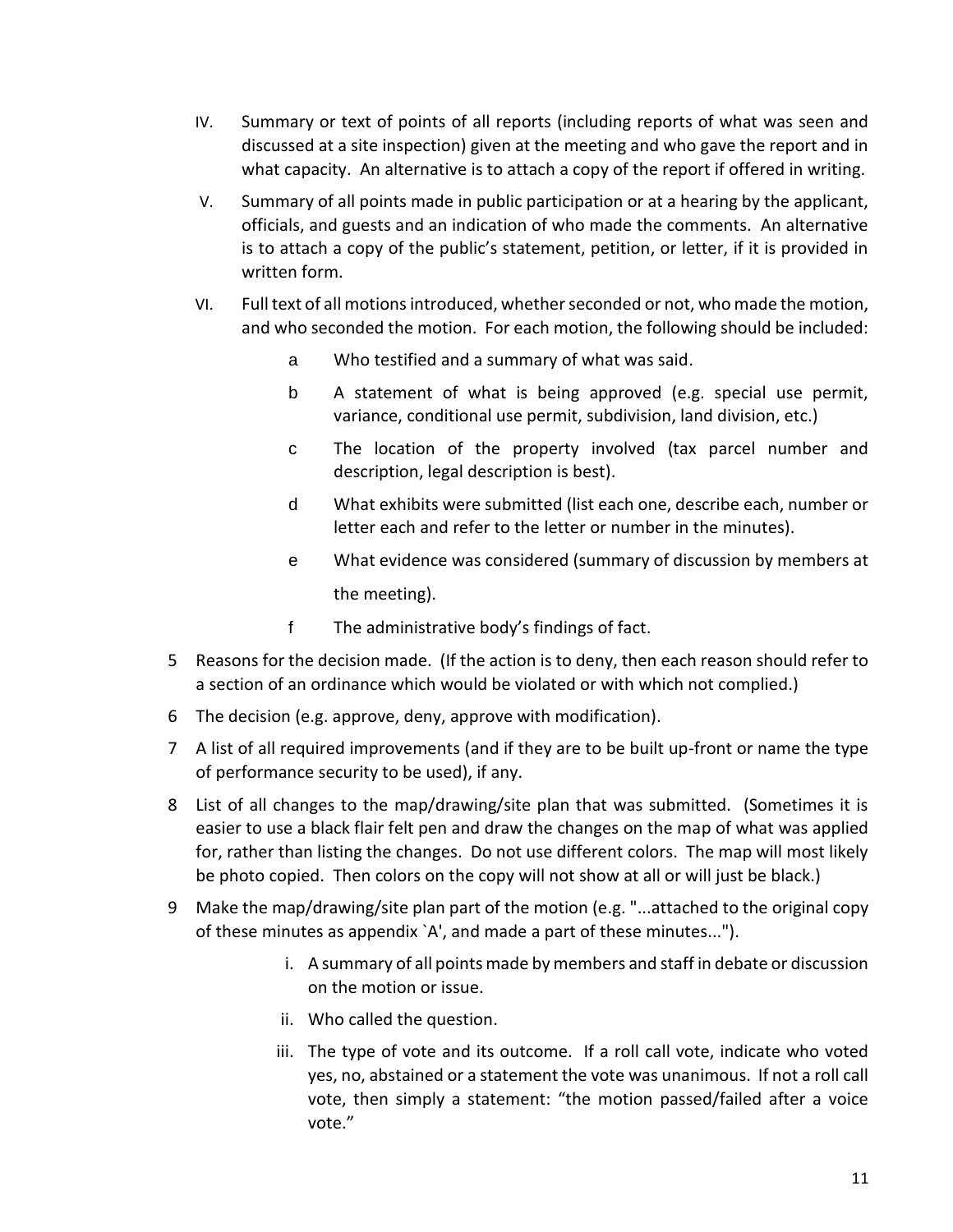- iv. That a person making a motion withdrew it from consideration.
- v. All the Chair's rulings.
- vi. All challenges, discussion, and vote/outcome on a Chair's ruling.
- vii. All parliamentary inquiries or points of order.
- viii. When a voting member enters or leaves the meeting.
- ix. When a voting member or staff has a conflict of interest and when the voting member ceases or resumes participating in discussion, voting, and deliberations at a meeting.
- x. All calls for an attendance count, the attendance, and the ruling if a quorum exists or not. q. The start and end of each recess.
- 10 All chair's rulings of discussion being out of order.
	- i. Full text of any resolutions offered.
	- ii. Summary of announcements.
	- iii. Summary of informal actions, or agreement on consensus.
	- iv. Time of adjournment.
- 11 The records of any action on a case by the zoning administrator.
- 12 The records of all past records regarding the property involved in a case (previous permit, special use permit, variances, and appeals).
- 13 Any relevant maps, drawings, photographs, presented as evidence at a hearing.
- 14 Copies of any correspondence received or sent out in regard to a case.
- 15 A copy of relevant sections, or a list of citations of sections of the zoning ordinance.
- 16 A copy of any follow-up correspondence to or from the petitioner regarding the decision.
- L. Retention. The record of each meeting shall be permanently kept on file and spread in suitable volumes, with a copy filed with the clerk of the City of Eaton Rapids. All the pertinent documents and minutes for each case before the Board of Appeals shall be copied and filed with the zoning administrator's office. Copies of the minutes shall be distributed to each member of the ZBA. Copies of the minutes shall be available to the public within seven days of the meeting.

#### **SECTION 9 OTHER DUTIES**

The ZBA may also formulate and provide advice and may advise policy to the Planning Commission, City Council or any committee thereof, on issues dealing with administration, text, map and enforcement of the zoning ordinance.

#### **SECTION 10 ADOPTION, APPEAL, AMMENDMENTS**

A. Upon adoption of these Rules of Procedure of The City of Eaton Rapids Zoning Board of Appeals, they shall become effective and all previous rules of procedure, as amended, shall be repealed.